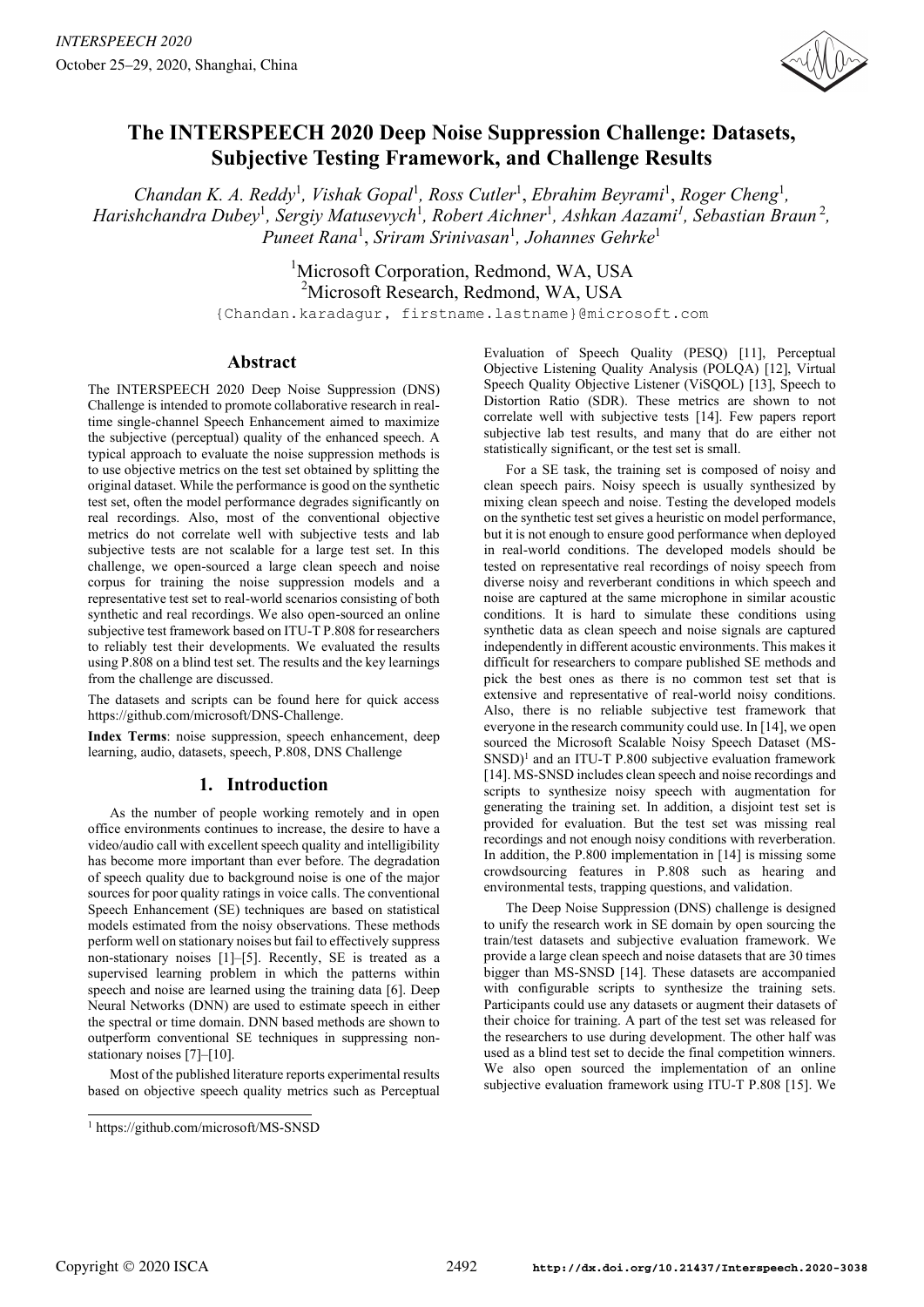also provide the model and inference script for a recent SE method as a baseline algorithm for comparison [16].

In this paper, we will describe the datasets, subjective evaluation framework, and the baseline method. Finally, we will discuss the datasets used by the participants and the results from the DNS Challenge.

## **2. Datasets**

The goal of releasing the clean speech and noise datasets is to provide researchers with the extensive and representative datasets to train their SE models. Previously, we released MS-SNSD [14] with a focus on extensibility. In recent years, the amount of audio data available over the internet has exploded due to increased content creation on YouTube, smart devices, and audiobooks. Though most of these datasets are useful for tasks such as training audio event detectors, automatic speech recognition (ASR) systems, etc., most of the SE models need a clean reference, which is not always available. Hence, we synthesize noisy-clean speech pairs.

#### **2.1. Clean Speech**

The clean speech dataset is derived from the public audiobooks dataset called Librivox<sup>1</sup>. Librivox corpus is available under the permissive creative commons 4.0 license [17]. Librivox has recordings of volunteers reading over 10,000 public domain audiobooks in various languages, with majority of which are in English. In total, there are 11,350 speakers. Many of these recordings are of excellent speech quality, meaning that the speech was recorded using good quality microphones in a silent and less reverberant environments. But there are many recordings that are of poor speech quality as well as with speech distortion, background noise, and reverberation. Hence, it is important to clean the data set based on speech quality.

 We used the online subjective test framework ITU-T P.808 [15] to sort the book chapters by subjective quality. The audio chapters in Librivox are of variable length ranging from few seconds to several minutes. We randomly sampled 10 audio segments from each book chapter, each of 10 seconds in duration. For each clip, we had 2 ratings, and the MOS across all clips was used as the book chapter MOS. Figure 1 shows the results, which show the quality spanned from very poor to excellent quality.



Figure 1: *Sorted Librivox P.808 MOS quality with 95% confidence intervals*

The upper quartile with respect to MOS was chosen as our clean speech dataset, which are the top 25% of clips with MOS as a metric. The upper quartile is comprised of audio chapters with  $4.3 \leq MOS \leq 5$ . We removed clips from speakers with less than 15 minutes of speech. The resulting dataset has 500 hours of speech from 2150 speakers. All the filtered clips are then split into segments of 10 seconds. In total, we use approx. 441 hours of clean speech for generating the upper quartile subset.

## **2.2. Noise Dataset**

The noise clips were selected from Audioset<sup>2</sup> [18] and Freesound<sup>3</sup>. Audioset is a collection of about 2 million humanlabeled 10s sound clips drawn from YouTube videos and belong to about 600 audio events. Like the Librivox data, certain audio event classes are overrepresented. For example, there are over a million clips with audio classes music and speech and less than 200 clips for classes such as toothbrush, creak, etc. Approximately 42% of the clips have a single class, but the rest may have 2 to 15 labels. Hence, we developed a sampling approach to balance the dataset in such a way that each class has at least 500 clips. We also used a speech activity detector to remove the clips with any kind of speech activity. This is to avoid training the noise suppression model to learn to suppress speech. The resulting dataset has about 150 audio classes and 60,000 clips. We also augmented an additional 10,000 noise clips downloaded from Freesound and DEMAND databases [19]. The chosen noise types are more relevant to VoIP applications.

### **2.3. Noisy Speech**

The clean speech and noise datasets can be found in the repo<sup>4</sup>. The noisy speech database is created by adding clean speech and noise at various Signal to Noise Ratio (SNR) levels. We compute segmental SNR using segments in which both speech and noise are active. This is to avoid overshooting of amplitude levels in impulsive noise types such as door shutting, clatter, dog barking, etc. We synthesize 30s long clips by augmenting clean speech utterances and noise. The SNR levels are sampled from a uniform distribution between 0 and 40 dB. The mixed signal is then set to target Root Mean Square (RMS) level sampled from a uniform distribution between -15 dBFS and -35 dBFS. The data generation scripts are open sourced in the DNS-Challenge repo<sup>5</sup>.

### **2.4. Test clips**

#### *2.4.1. Development stage test set*

We open sourced a new test set comprising both synthetic and real recordings. It is a general practice to evaluate the SE method on a synthetic test set. But a synthetic test set is not representative of what we observe in the wild. The synthetic test set might be useful in tuning the model during the development phase using objective metrics such as PESQ and POLQA that require a clean reference. Generally, in synthetic data, the original clean speech and noise are collected in different acoustic conditions using two different microphones and are mixed to form noisy speech. With real recordings, the clean

<sup>1</sup> https://librivox.org/

<sup>2</sup> https://research.google.com/audioset/

<sup>3</sup> https://freesound.org/

<sup>4</sup> https://github.com/microsoft/DNS-

Challenge/tree/master/datasets

<sup>5</sup> https://github.com/microsoft/DNS-Challenge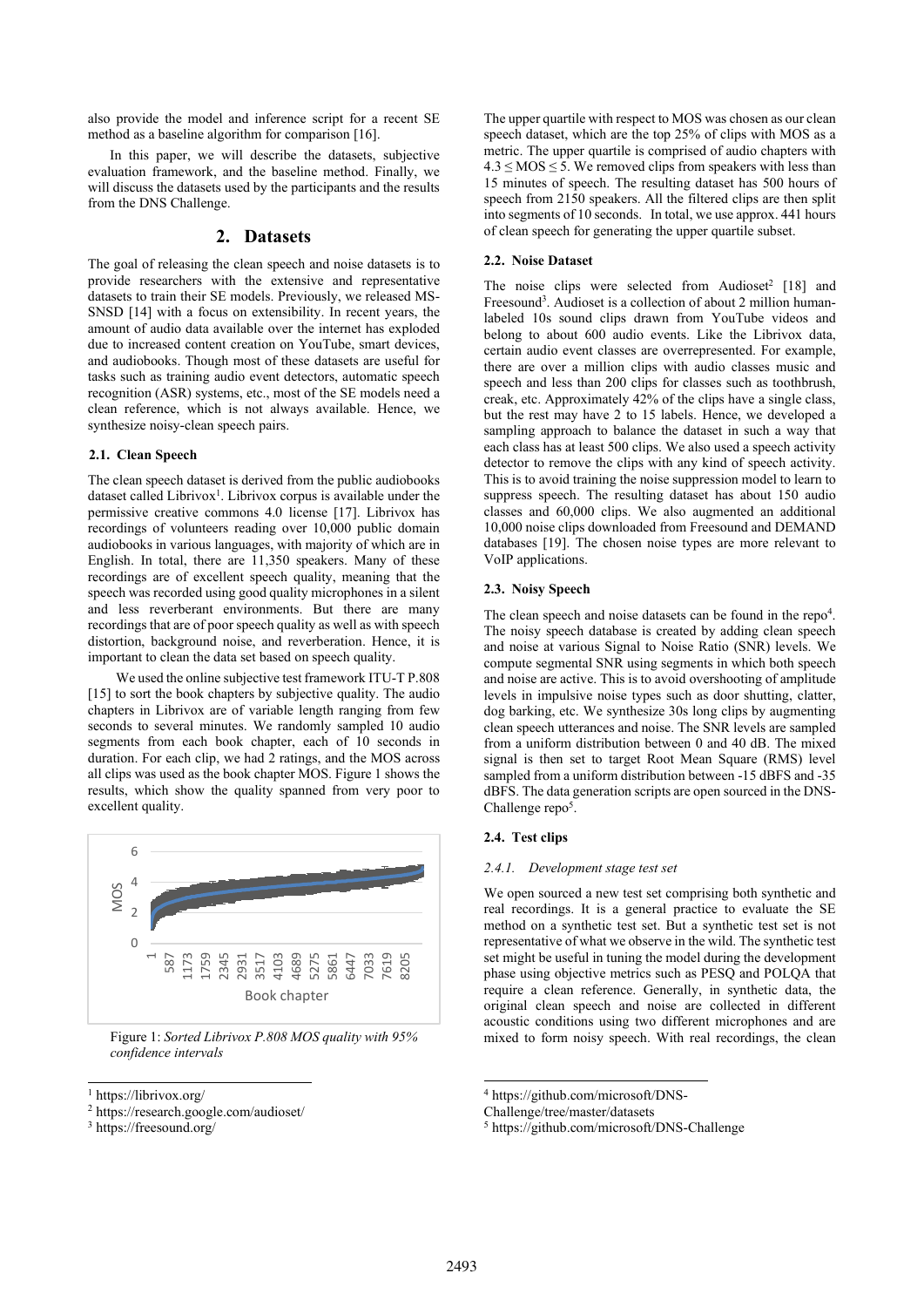speech and noise are captured at the same microphone and acoustic conditions.

The test set is divided into 4 categories with 300 clips in each:

- 1. Synthetic clips without reverb
- 2. Synthetic clips with reverb
- 3. Real recordings collected internally at Microsoft
- 4. Real recordings from AudioSet

For synthetic test clips, we used Graz University's clean speech dataset [20] which consists of 4,270 recorded sentences spoken by 20 speakers. For the synthetic clips with reverb, we add reverberation to the clean files using the room impulse responses recorded internally at Microsoft with RT60 ranging from 300ms to 1300ms. We sampled 15 clips from 12 noise categories we deem highly important for VoIP scenarios to synthesize 180 noisy clips. The 12 categories are fan, air conditioner, typing, door shutting, clatter noise, car, munching, creaking chair, breathing, copy machine, baby crying and barking. The remaining 120 noise clips were randomly sampled from the remaining 100+ noise classes. The SNR levels were sampled from a uniform distribution between 0 dB and 25 dB. The real recordings collected internally at Microsoft consist of recorded noisy speech in various open office and conference rooms noisy conditions. We hand-picked 300 audio clips with speech mixed in noise from AudioSet that we felt are relevant to audio calls we experience in noisy conditions.

#### *2.4.2. Blind test set*

The blind test set also comprised of 600 clips (300 synthetic and 300 real recordings). This set was used for the final evaluation. The synthetic test clips are generated in a similar way as that of the development stage test set, except for using unseen clean speech, noise, and room impulse responses.

 We crowdsourced the real recordings data collection process using Amazon Mechanical Turk (MTurk). The MTurk participants captured their speech in a variety of noisy acoustic conditions. They also used a variety of devices (headphones and speakerphones) to record their clips. This gave us a test set with a diverse noisy speech in realistic conditions.

## **3. Baseline SE method**

As a baseline, we will use the recently developed SE method from [16] which is based on Recurrent Neural Network (RNN). For ease of reference, we will call this method as Noise Suppression Net (NSNet). This method uses log power spectra as input to predict the enhancement gain per frame using a learning machine based on Gated Recurrent Units (GRU) and fully connected layers. Please refer to the paper for more details of the method.

 NSNet is computationally efficient. It only takes 0.16ms to enhance a 20ms frame on an Intel quad-core i5 machine using the ONNX run time  $v1.1<sup>1</sup>$ . It is subjectively evaluated using a large test set showing improvement over a conventional SE method. We have open sourced the inference script and the model in ONNX format in the challenge DNS-Challenge repo<sup>2</sup>.

# **4. Online Subjective Evaluation Framework ITU-T P.808**

We use the ITU-T P.808 Subjective Evaluation of Speech Quality with a Crowdsourcing Approach [15] methodology to evaluate and compare SE methods using Absolute Category Ratings (ACR) to estimate a Mean Opinion Score (MOS). We created an open source<sup>3</sup> implementation of P.808 using the MTurk platform. This system has the following features/attributes:

- Raters are first qualified using a hearing and environmental test before they can start rating clips. This ensures raters have a sufficient hearing ability, a good quality listening device, and a quiet environment to do ratings in. Our implementation allows raters to start rating clips immediately after being qualified which increased the rating speed by  $\sim$ 5X compared to having a separate qualification stage.
- Raters are given several training examples but are not screened using the results; the training is used for anchoring purposes.
- Audio clips are rated in groups of clips (e.g., N=10). Each group includes a gold clip with known ground truth (e.g. a clean or very poor clip) and a trapping question (e.g., "This is an interruption: Please select option 2"). The gold and trapping questions are used for filtering out "spam" raters who are not paying attention.
- Every hour raters are also given a comparison rating test using gold samples (e.g., which is better, A or B) to verify their environment is still valid to do ratings in.
- Raters are restricted to rating a limited number of clips per P.808 recommendations to reduce rater fatigue.

To validate the measurement system accuracy, we rated the ITU Supplement 23 Experiment 3 [21] dataset which has published lab-based MOS results. The system gives a Spearman correlation coefficient of 0.90 to the lab results given in ITU Supplement 23 (MOS is computed per test condition). To validate the system repeatability, we ran the ITU Supplement 23 twice (on separate days, with <10% overlapped raters, and  $1/10<sup>th</sup>$  the ratings as Run 1) and the results were similar (see [21]).

Table 1: *P.808 Spearman rank correlation with ITU Supplement 23 Experiment 3*

| ITU Supplement 23 Run 1 | 0.93         |
|-------------------------|--------------|
| ITU Supplement 23 Run 2 | $0 \times 7$ |

# **5. DNS Challenge Tracks**

Every participating SE method will fall in one of the two tracks depending on the computational complexity. Track 1 is focused on low computational complexity for Real-Time applications. The algorithm must take less than  $T/2$  (in ms) to process a frame of size  $T$  (in ms) on an Intel Core i5 quad-core machine clocked at 2.4 GHz or equivalent processors. The frame length must be less than or equal to 40ms. Track 2 is Non-Real-Time track and does not have any constraints on computational time so that researchers can explore deeper models to attain

<sup>1</sup> https://github.com/microsoft/onnxruntime

<sup>2</sup> https://github.com/microsoft/DNS-

Challenge/tree/master/NSNet-baseline

<sup>3</sup> https://github.com/microsoft/P.808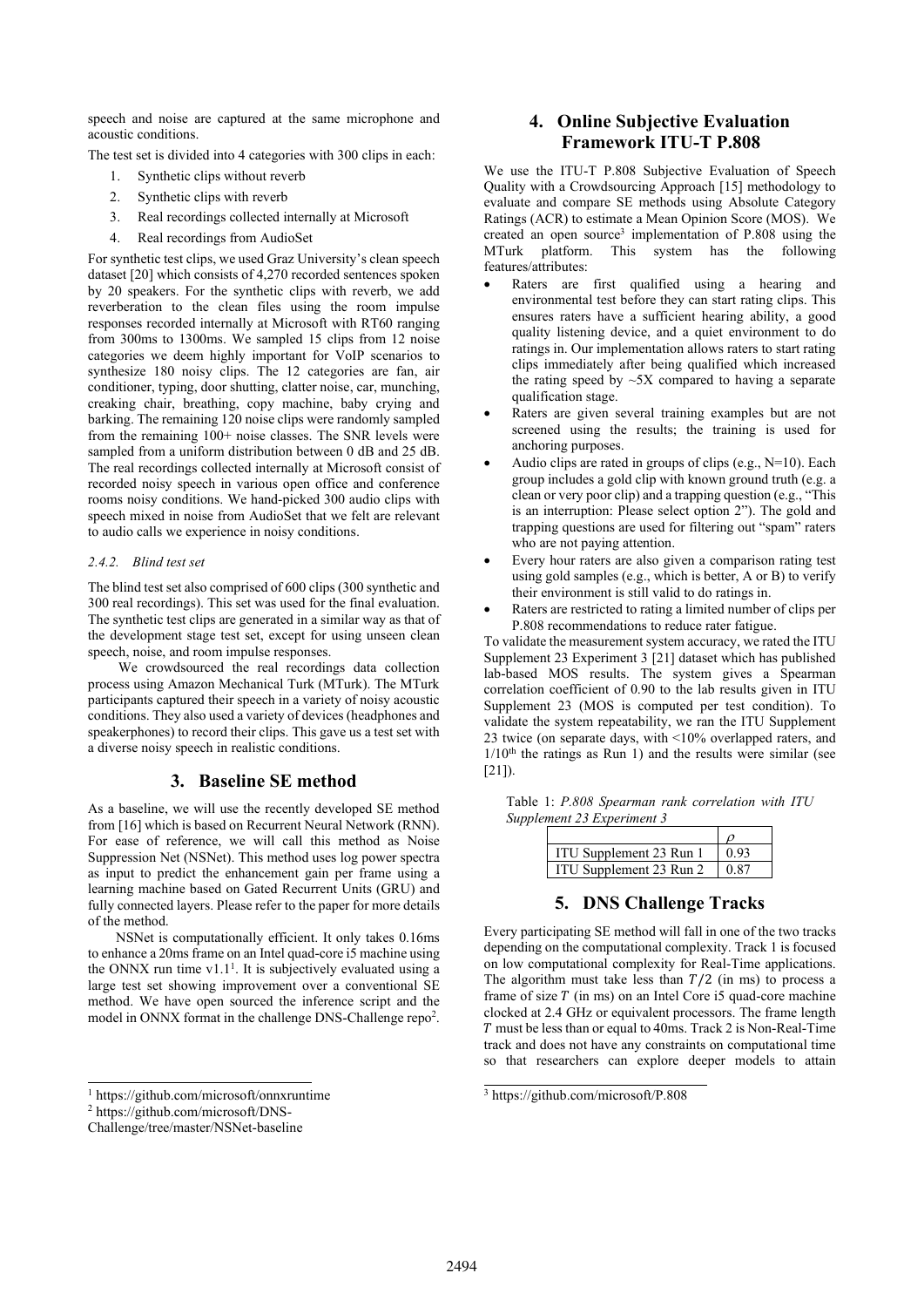exceptional speech quality. In both the tracks, the SE method can have a maximum of 40ms look ahead. To infer the current frame  $i$  (in ms), the algorithm can access any number of past frames but only 40ms of future frames  $(i+40ms)$ .

Three winners were selected from each track based on the subjective speech quality evaluated on the blind test set using ITU-T P.808 framework.

# **6. Datasets used and Challenge Results**

## **6.1. Datasets used**

The DNS challenge allowed participants to use any dataset of their choice to train their models. Participants found the DNS Challenge dataset useful and used the datasets as it was provided. A few teams added more clean speech and noise data from other corpuses and augmented with the DNS Challenge data. Many teams added reverberation to clean speech using the image method and attempted to do simultaneous dereverberation and noise suppression. A few teams modified the configurable scripts provided in our repo to meet their needs. Many teams chose discrete SNR and target levels instead of randomly sampling from a range of values. The total number of hours used to train the models varied depending on their models and the availability of computational resources.

#### **6.2. Challenge Results**

We received 28 submissions from 19 teams. 9 teams participated in both the tracks. We conducted the subjective evaluations in two phases. In phase 1, we included all the 28 submissions plus noisy test set in one P.808 run with 10 raters per clip. This resulted in a 95% confidence interval (CI) of 0.02 across each submission. The results are shown in Table 2. The 'Team #' is the number assigned to the participants. Complexity indicates Real-Time (RT) or Non-Real-Time (NRT). 'Synthetic' corresponds to synthetic clips with no reverberation, 'Synthetic reverb' corresponds to synthetic clips with reverberation and the other column corresponds to real recordings. MOS value is the average of ratings per clip across each condition. 'dMOS' is the difference between the MOS after enhancement and MOS of the noisy blind set before enhancement. The wide span of dMOS values shows that we received a variety of models from participants.

| Table 2: <i>Phase 1 P.808 Results</i> |  |  |
|---------------------------------------|--|--|
|                                       |  |  |



To rank the top 3 teams in each track, we conducted a phase 2 P.808 run with 10 raters on top 3 teams in the RT track and top 4 teams NRT track. We used Analysis of Variance (ANOVA) to pick the top teams based on statistical significance. For these top models, we combined the Phase 1 10 ratings with Phase 2 10 ratings. The total of 20 ratings per clip gives a 95% CI of 0.01 per model.

 The results of top teams in both the tracks are shown in Table 3. Table 4 shows the p-Values between model pairs computed using ANOVA. We set 0.05 as the threshold to determine a statistically significant difference between the two models. P-Value less than 0.05 indicates statistically significant difference. All the teams in the RT track show statistically significant differences in speech quality. Hence, the three prizes can be easily picked based on speech quality. Teams 17 and 29 overlap for the 2nd place in NRT track. As per the DNS Challenge rules, if there are overlapping models, we use the computational complexity as a metric to pick the winner. The team with lower complexity will win the higher prize.

Table 3: *Phase 2 P.808 Results*

|                       |                   |            | <b>Synthetic</b> | <b>Real Recordings</b> |      | <b>Synthetic Reverb</b> |      | <b>Overall</b> |      |        |
|-----------------------|-------------------|------------|------------------|------------------------|------|-------------------------|------|----------------|------|--------|
| Team#                 | <b>Complexity</b> | <b>MOS</b> | dMOS             | <b>MOS</b>             | dMOS | <b>MOS</b>              | dMOS | <b>MOS</b>     | dMOS | 95% CI |
| 9                     | <b>NRT</b>        | 4.07       | 0.94             | 3.40                   | 0.57 | 3.19                    | 0.54 | 3.52           | 0.67 | 0.01   |
| 29                    | <b>RT</b>         | 4.00       | 0.87             | 3.37                   | 0.54 | 2.94                    | 0.30 | 3.42           | 0.57 | 0.01   |
| 9                     | <b>RT</b>         | 3.87       | 0.74             | 3.38                   | 0.55 | 2.97                    | 0.32 | 3.39           | 0.54 | 0.01   |
| 17                    | <b>NRT</b>        | 3.83       | 0.70             | 3.28                   | 0.45 | 3.15                    | 0.51 | 3.38           | 0.53 | 0.01   |
| 29                    | <b>NRT</b>        | 3.90       | 0.77             | 3.34                   | 0.52 | 2.96                    | 0.31 | 3.38           | 0.53 | 0.01   |
| 17                    | <b>RT</b>         | 3.83       | 0.69             | 3.27                   | 0.44 | 3.11                    | 0.47 | 3.36           | 0.51 | 0.01   |
| 14                    | <b>NRT</b>        | 3.76       | 0.63             | 3.32                   | 0.49 | 2.98                    | 0.33 | 3.34           | 0.49 | 0.01   |
| <b>Blind test set</b> |                   | 3.13       | 0.00             | 2.83                   | 0.00 | 2.64                    | 0.00 | 2.85           | 0.00 | 0.01   |

Table 4: *p-Values between models for Phase 2 P.808 results using ANOVA*

|               | 9 NRT | <b>17 NRT</b> | <b>29 NRT</b> | <b>9 RT</b>                          | <b>17 RT</b> | <b>29 RT</b> |  |
|---------------|-------|---------------|---------------|--------------------------------------|--------------|--------------|--|
| 9 NRT         | 1.00  |               |               |                                      |              |              |  |
| <b>17 NRT</b> | 0.00  | 1.00          |               |                                      |              |              |  |
| <b>29 NRT</b> | 0.00  | 0.27          | 1.00          |                                      |              |              |  |
| <b>9 RT</b>   | 0.00  | 0.00          | 0.00          | 1.00                                 |              |              |  |
| <b>17 RT</b>  | 0.00  | 0.29          | 0.38          | 0.00                                 | 1.00         |              |  |
| <b>29 RT</b>  | 0.00  | 0.01          | 0.02          | 0.00                                 | 0.00         | 1.00         |  |
|               |       |               | > 0.05        | <b>Not Statistically Significant</b> |              |              |  |
|               |       |               | < 0.05        | <b>Statistically Significant</b>     |              |              |  |

# **7. Conclusion**

The DNS challenge is designed to promote real-time single microphone noise suppression for exceptional subjective speech quality. The number of participants to the challenge exceeded our expectations. The participants found the open sourced DNS challenge datasets and P.808 subjective evaluation tool useful. We hope that the future developments in SE use the DNS challenge test set to evaluate models and report results on this common test set. This will immensely help readers to easily compare SE methods across publications.

 In the future, we would investigate using P.835 to focus on the quality of speech and noise separately. We would like to create a speaker-specific (personalized) noise suppression challenge in the future. Finally, we will develop a no reference MOS predictor using DNS challenge results that can be used as an objective metric to quickly evaluate SE models.

# **8. Acknowledgements**

The P.808 implementation was written by Babak Naderi.